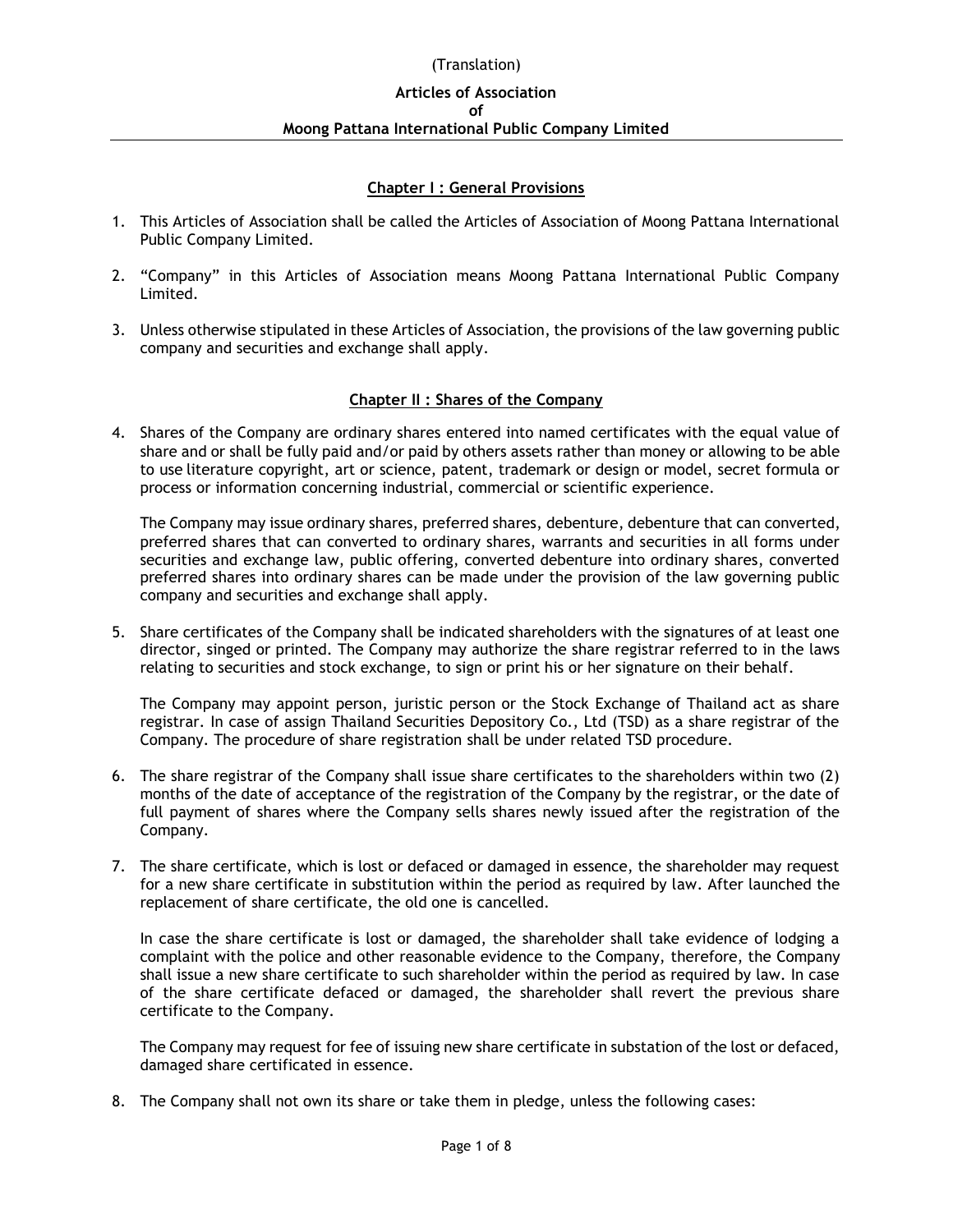- (1) Repurchase shares from shareholders who disagree with the resolution of the shareholders' meeting amending the Articles of Association of the Company on the rights to vote and the rights to receive dividend, which the shareholders considers unfair.
- (2) For financial management purpose when the Company has accumulated profit and excess liquidity, and this buying back of shares shall not cause a financial problem to the Company.

Share repurchase as mentioned shall not count as quorum in the shareholders meeting and neither has the rights to vote nor the rights to receive the dividend.

The Company must sell shares that it has repurchased as mentioned in previous paragraph within a period mentioned in shares repurchase project. If the Company cannot sell shares within the mentioned period, the Company can decrease the paid-up capital by cutting off the unsold shares.

Share repurchase, selling of repurchased shares and cutting off repurchased shares will be according to ministerial regulation.

The Board of Directors is entitled to proceed in every aspect for buying back of shares not higher than ten (10) percent of the paid-up capital. If the Company wishes to buy back the shares higher than ten (10) percent of the paid-up capital, the Company has to obtain an approval from the shareholders meeting which must be passed by a majority of shareholders who attend the meeting and cast their vote. The Company will repurchase share back within one (1) year after the shareholders resolution.

9. The Company's preferred shares can be converted into ordinary shares. In a conversion process, the shareholders make a conversion request to the Company' share registrar and return the share certificates.

The conversion as mentioned above paragraph, it is effective from the submission date. The Company' share registrar will issue new share certificate to shareholders within fourteen (14) days.

10. In case of death or bankruptcy of a shareholder of the Company resulting in other persons being entitled to shares, if such persons have produced lawful and complete evidence of entitlement, the Company shall register them in the shareholder register and issue the new share certificates to them.

#### **Chapter III : Share Transfer**

- 11. Shares of the Company can be transferred without restriction, unless the shares held at any time by non-Thai nationals shall not exceed an aggregation of forty-nine (49) percent of all share sold.
- 12. A share transfer shall be valid upon the transferor's endorsement of the share certificate by stating the name of the transferee and having its signed by both the transferor and the transferee and upon delivery of the share certificate to the transferee.

The transfer of shares shall be effective against the Company upon the Company registrar having received a request to register the transfer of shares, and it shall be effective against a third party offer the Company registrar has registered the transfer of shares in the shareholder register.

When the Company received the request to share transfer registration, and considers such transfer to be legal, the Company registrar shall register the transfer of shares within fourteen (14) days of the date of receipt of the request. If the transfer of shares is incorrect or invalid, the Company registrar shall notify the person making the request within seven (7) days.

In case of the Company' shares are listed in the Stock Exchange of Thailand, the provision of the law securities and exchange shall apply in respect of shares transfer.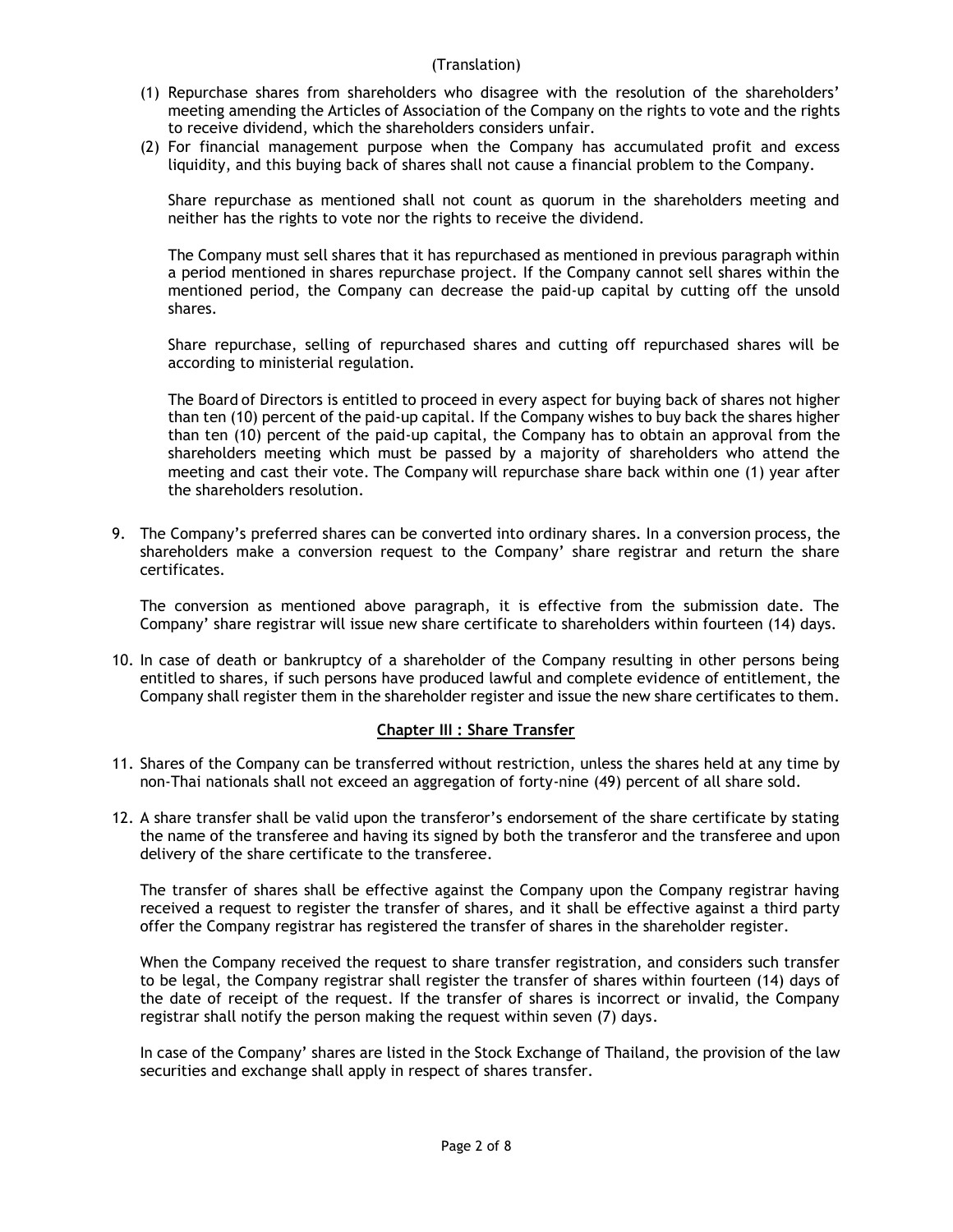- 13. If a share transferee wishes to acquire a new share certificate, he or she shall submit to the Company registrar a written request bearing the signatures of share transferee and of at least one witness in certification, and simultaneously return the old share certificate or other evidence to the Company registrar. The Company registrar shall register the transfer of shares within seven (7) days of the dae of receipt of the request, and shall issue a new share certificate within one month of the date of receipt of the request.
- 14. During the period of twenty-one (21) days prior to each shareholders' meeting, the Company may cease to accept registration share transfer by notifying the shareholders in advance at the head office or at every branch office of the Company not less than fourteen (14) days prior to the commencement date of cessation of the registration of share transfer.

# **Chapter IV : Board of Directors**

15. The Company shall have a board of directors comprising at least five (5) directors to conduct the business of the Company and not less than half of them must reside in the Kingdom of Thailand. The directors must have qualification as required by laws.

The authorities of directors acting on behalf of the Company shall be that at least two directors jointly sign with the Company' seal affixed.

The Board of Directors has authority to consider and designate, amend the authorized signatories of the Company to act on behalf of the Company.

- 16. The directors shall be elected at the shareholder's meeting in accordance with the following rules and procedures:
	- (1) Each shareholder shall have a number of vote equal to one share for one vote;
	- (2) Election of directors shall be made by majority vote. In the event of a tie score, the chairman of the meeting shall have a decisive vote.
- 17. At every annual general meeting, one-third of the directors shall retire. If the number of directors cannot be divided into three parts, the number of directors closet to one-third shall retire.

Drawing lots shall select the directors retiring from office in the first and second years after the registration of the Company. In subsequent years, the director who has held office longest shall retire. A director who vacates office under this clause may be re-elected.

18. Directors have a rights to receive a remuneration from the Company in a form of reward, meeting's fee, compensation, bonus or other benefits according to the regulations or decision made by the shareholders' meeting which may set the certain fix amount or to change the amount each time or to be effective until any change is made. Directors also receive allowance and welfare according to the Company's regulations.

The above paragraph shall not affect the rights of staff members or employees of the Company who have been elected as a director in receiving remuneration or benefit as a staff members or an employee of the Company.

- 19. Apart from vacating the office upon the expiry of his or her term, a director shall vacate office upon: (1) Death;
	- (2) Resignation;
	- (3) Lack of qualifications or possession of prohibited characteristics under the public company limited regulation;
	- (4) Removed by a resolution of the shareholders' meeting; or
	- (5) Removed by court order.
- 20. Any director wishing to resign from office shall submit his or her resignation letter to the Company, and the resignation shall be effective from the date on which the Company receives the resignation letter.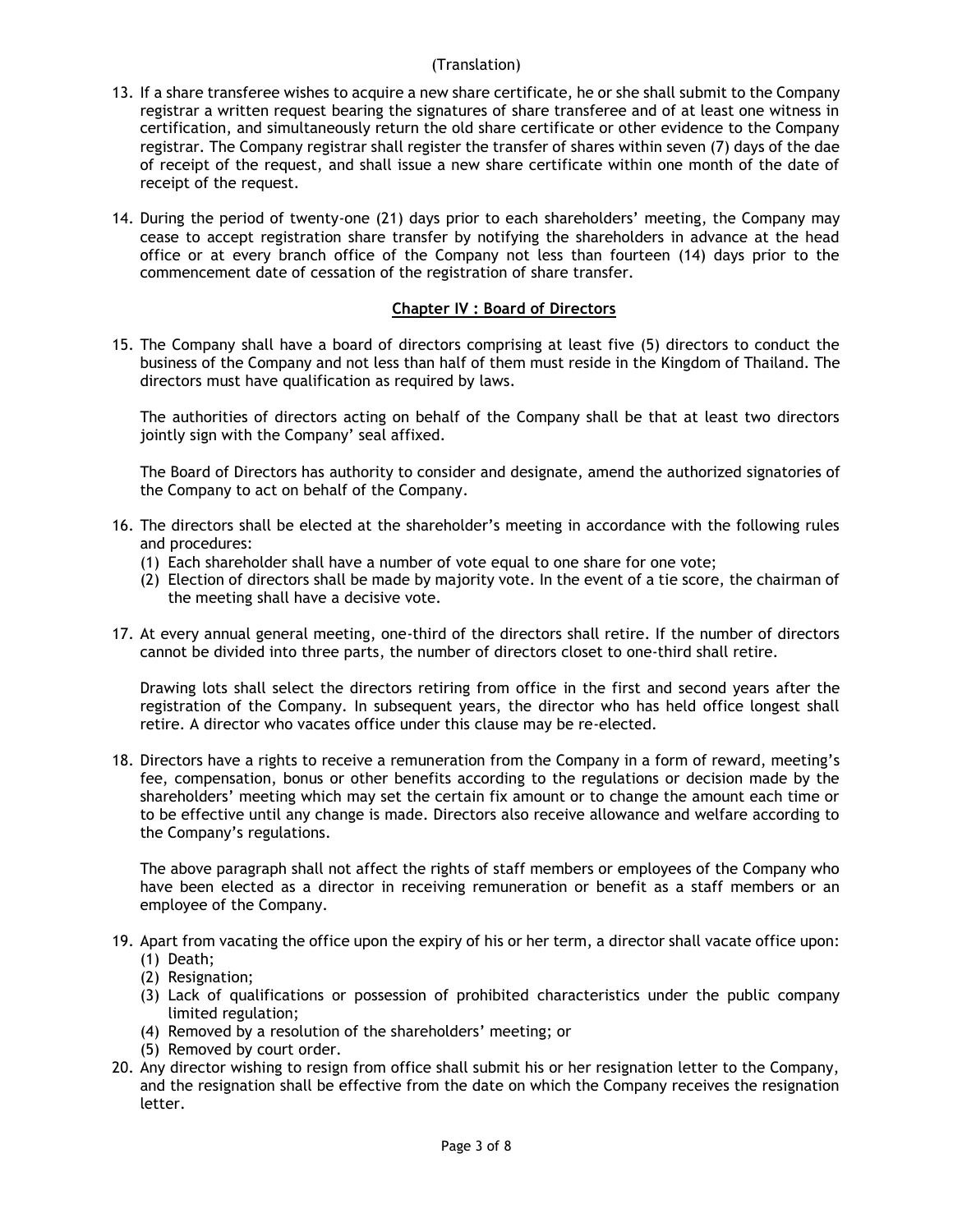A director who has resigned under the first paragraph may also notify the registrar of the resignation for the Registrar's information.

21. In case of a vacancy in the board of directors for reasons other than the expiration of director's term of office, the board of director shall elect a person who has the qualifications and possess no prohibited characteristics under the public company limited regulations as the substitute director at the next meeting of the board of directors, unless the remaining term of office of the said director is less than two months.

The resolution of the board of directors under the first paragraph shall be by a vote of not less than three-quarters of number of remaining directors.

- 22. The shareholders' meeting may pass a resolution removing any director from office prior to the expiration of the director's term by a vote of not less than three quarters of the number of shareholders attending the meeting who have the rights to vote and have shares totaling not less than half of the number of shares held by the shareholders attending the meeting and having the rights to vote.
- 23. The directors may or may not be the Company' shareholders.
- 24. The board of directors shall elect one director among themselves to be the Chairman of the Board.

In case the Board of Directors deem it appropriate, the Board may elect one or several director(s) as Vice Chairman of the Board who shall have the duties according to the Articles of Association in the business assigned by the Chairman of the Board.

25. In calling a meeting of the Board of Directors, the Chairman of the Board or the person assigned by the Chairman of the Board shall serve written notice calling for such meeting to the directors not less than seven (7) days prior to date of the meeting. Where it is necessary or urgent to preserve the rights or benefits of the Company, the meeting may be called by other methods and an earlier meeting date may be chosen.

The two (2) directors or more may request to call the Board of Directors meeting. In this case, the Chairman of the Board or the person assigned by the Chairman of the Board fix the date and calling a meeting within fourteen (14) days from the date which he receives such request.

26. At the meeting of the Board of Directors, there shall be directors attending the meeting at not less than a half of the Board of Directors in order to constitute a quorum.

In the event that the Chairman of the Board is absent or is unable to discharge its duties, if a Vice Chairman is present, he shall take the chair, if there is no Vice Chairman or if there is one but he is unable to discharge his duties, the directors present at the meeting shall elect one among themselves to be the Chairman of that meeting.

- 27. Decisions of the meeting shall be made by majority vote. Each director shall have one vote, but the director who has interest in any matter shall have no rights to vote on such matter. In case of an equality of votes, the Chairman of the meeting is entitled to a casting vote.
- 28. The directors shall carry on obligations according to laws, objectives, and Articles of Association of the Company as well as the resolutions of the shareholders' meeting.
- 29. No director shall operate any business which has the same nature as and is in competition with the business of the Company, or become a partner in an ordinary partnership or become a partner with unlimited liability in a limited partnership or become a director of a private company or any other company operating business which has the same nature as and is in competition with the business of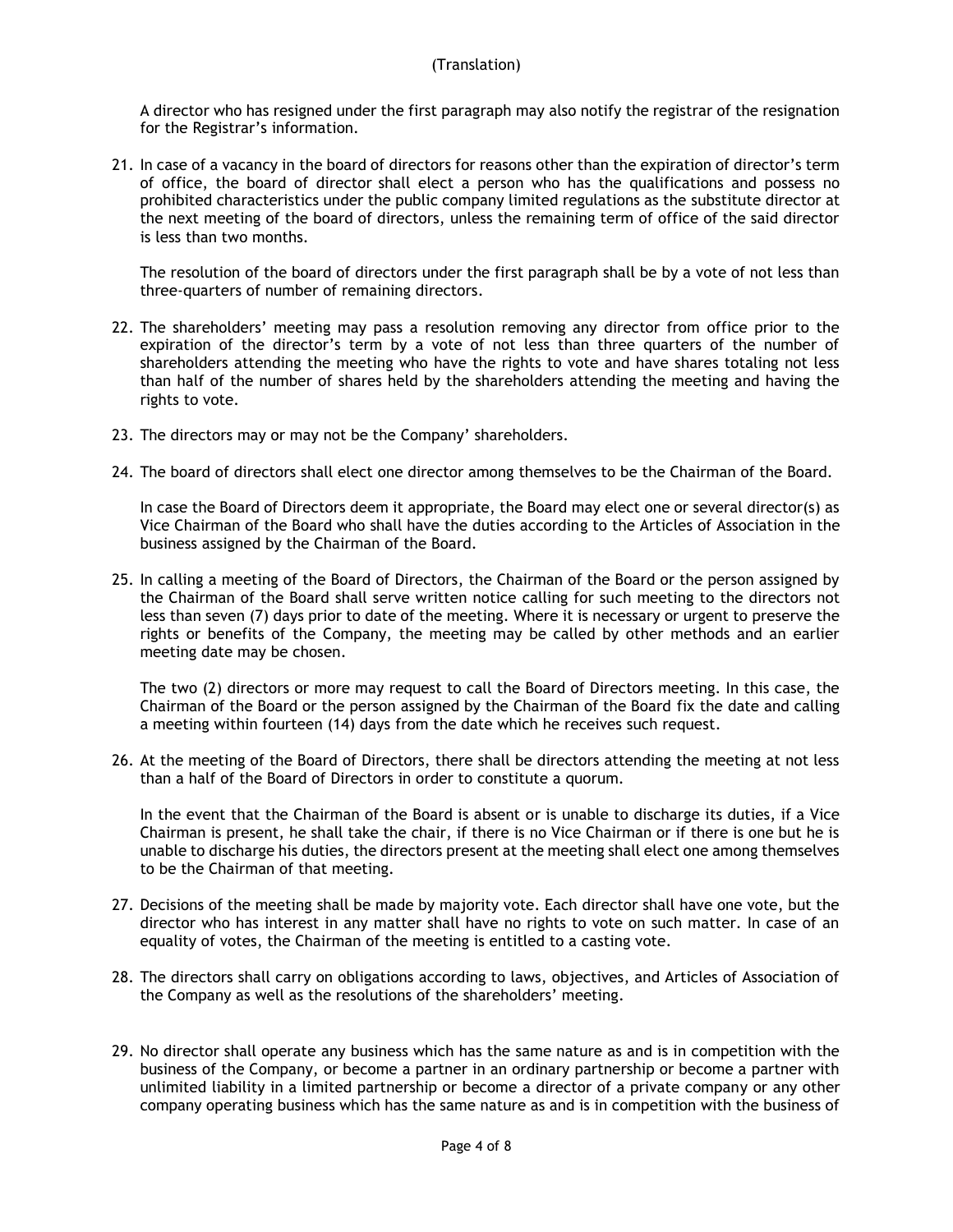the company, either for his or her own benefits or for the benefit of other persons, unless he or she notifies the shareholders' meeting prior to the resolution for his or her appointment.

- 30. Members of the Board shall notify the Company without delay if they have an interest in any contract made with the Company, increasing or decreasing the holding of shares or debentures in the Company or affiliated company.
- 31. The Board of Directors shall hold a meeting at least once every three months.
- 32. The Board of Director meeting shall be at the location of the Company's head quarter, branch office or nearby province according to the Chairman or the person assigned by the Chairman or Vice Chairman designed.
- 33. The Board of Directors have the powers to act the following:
	- (1) Appoint or remove staff of the Company, the Board of Directors may assign one or a number of directors to act on behalf.
	- (2) Fix the remuneration payment to the staff members, employees of the Company or any person who work for the Company, those can be permanent or temporary persons.
	- (3) Carry on obligations according to laws, objectives, Articles of Association and resolutions of the meeting of shareholders.

In this regard, according to the Board responsibility, the Board of Directors may assign one or a number of directors or other persons to perform as the Board of Director' substitution.

- 34. The Board of Directors may appoint a number of directors as executive board, Chief Executive Officer, as deem appropriate, in order to perform any duty or manage the Company's activities as assigned by the Board of Directors.
- 35. The executive board member is entitled to receive remuneration or benefits as provided by the Board of Directors, but this will not affect the rights of that member in receiving other remuneration or benefits under this Articles of Association as a director.
- 36. Under public company limited law, the Board of Directors has power to sell or mortgage any real property of the Company or rent out any real property of the Company above three (3) years.

# **Chapter V : Shareholders Meeting**

37. The Board of Directors shall organize a shareholders' meeting which is annual general meeting of shareholders within four months after the last day of the fiscal year of the Company.

The Board of Directors may call an extraordinary meeting of shareholders at any time as the board consider expedient to do so, or the shareholders holding shares amounting of not less than one-fifth of the total number of share sold or shareholders numbering not less than twenty five persons holding shares amounting to not less than one-tenth of the total number of shares sold may submit their request directing the board of directors to call an extraordinary general meeting at any time, but the reasons for calling such meeting shall be clearly stated in the request. The Board of Directors shall proceed to call a meeting of shareholders within one month after receiving such request from the shareholders.

38. Chairman of the Board is Chairman of the shareholders' meeting. In a case when the Chairman is not in the meeting or cannot perform his or her duty and if there is a Chairman of Executive Committee, the Chairman of Executive Committee will act as Chairman. If there is no Chairman of Executive Committee or he or she cannot perform the duty, the attending shareholders shall select one shareholder to be the Chairman of the meeting.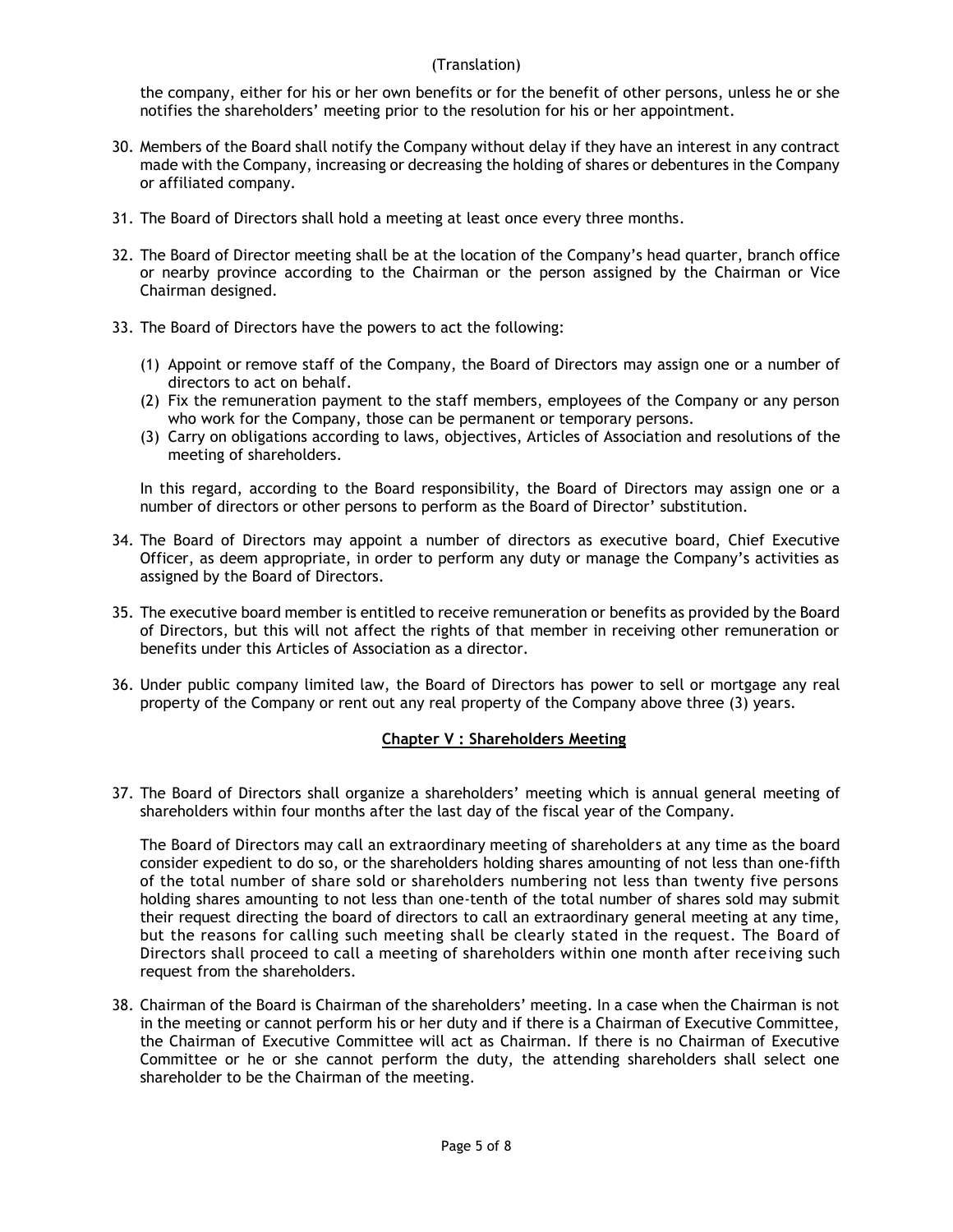- 39. The general meetings of the Company shall be held at the registered office of the Company or in a nearby province or at such other place as the directors may decide.
- 40. In the meeting of shareholders, a shareholder shall be entitled to attend the meeting and cast votes but a Shareholder may appoint a person who is sui jurist to attend the meeting and vote on his/her behalf. The proxy form must be dated and signed by the principal in the form prescribed by the Registrar.

The proxy form must be submitted to the Chairman or other person designated by the Chairman at the meeting place prior the proxy attends the meeting.

- 41. In summoning the meeting of shareholders, the Board of Directors shall prepare a written notice of the meeting specifying the place, date, time, agenda of the meeting and the matter to be proposed to the meeting together with sufficient details, stating clearly whether they are for acknowledgment, for approval or for consideration and including the opinion of the Board of Directors on the said matters, and shall send the same to the shareholders and the registrar for their information not less than seven (7) days prior to the date of the meeting. The notice of the meeting shall also be published in a newspaper of at least three (3) days prior to the date of the meeting in the three (3) consecutive days.
- 42. In the meeting of shareholders shall be shareholders and proxies (if any) attending the meeting amounting to not less than twenty-five (25) persons or not less than half (1/2) of the total number of shareholders, and holding in aggregate number of shares of not less than one-third (1/3) of all shares sold, in order to constitute a quorum.

At any shareholders' meeting, if one hour has passed since the time specified for the meeting and the number of shareholders attending the meeting is still inadequate for a quorum as stated and the shareholders, such meeting cancelled, requested such a meeting. But if the meeting was not called as a result of a request by the shareholders, the meeting shall be called once again and the notice calling for the meeting shall be delivered to shareholders not less than seven days prior to the date of the meeting. In this subsequent meeting a quorum is not required.

- 43. The resolution of the shareholders meeting shall comprise of the following votes:
	- (1) A shareholder shall be entitled to one (1) vote per one (1) share.
	- (2) In normal case, the majority votes of the shareholders who attend the meeting and cast their votes. In case of a tie vote, the Chairman of the meeting shall have an additional casting vote to decide on the matter.
	- (3) In the following cases, resolutions shall be passed by votes of not less than three-fourths (3/4) of the total votes of the shareholders who attend the meeting and are entitled to vote:
		- (a) The sale or transfer of whole or essential parts of business of the Company to other persons.
		- (b) The purchase or acceptance of transfer the other limited company or private limited company's businesses to the Company.
		- (c) Entering into, amending or terminating the contract relating to the leasing out of the Company's business in whole or in essential parts; the assignment to other persons to manage the Company's business or the consolidation of the businesses with other persons with an objective to share profit and loss.
- 44. The matters to be considered or executed at the ordinary general meeting are at least the followings:
	- (1) Acknowledge reports of the board of directors concerning the operation of the Company's business for the past year.
	- (2) Approve the balance sheet and the statement of profit and loss.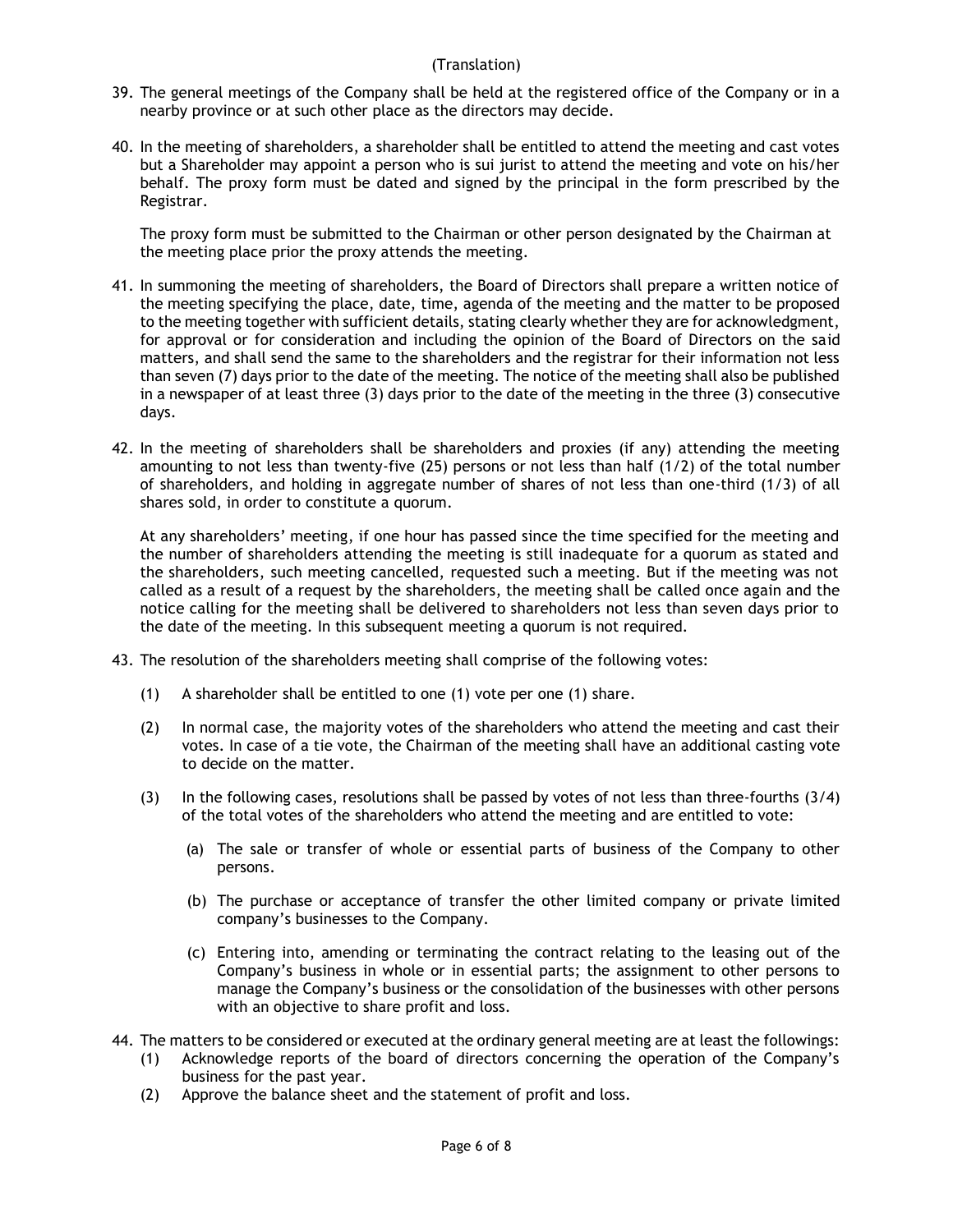- (3) Approve the allocation of profit and dividend payment.
- (4) Approve the election of directors in replacement of retirement of the director's term of office.
- (5) Approve the appointment of auditors of the Company and fix the auditing fee.
- (6) Other issues.

# **Chapter VI : Accounting, Finance and Auditing**

- 45. The fiscal year of the Company shall commence on January 1, and end on December 31 of every year.
- 46. The Company shall prepare and maintain accounts including of accounts as required by the related laws.
- 47. The Board of Directors must arrange for a preparation of a balance sheet as well as a statement of profit and loss as at the end of the fiscal year and submit to the shareholders' meeting for consideration and approval at the annual general meeting. The Board of Directors shall have the balance sheet and the statement of profit and loss audited by an auditor prior to submitting to the shareholder meeting.
- 48. The Board of Directors shall deliver the following documents to the shareholders together with written notices for an annual meeting:
	- (1) Copies of balance sheet and the statement of profit and loss which have been audited by the auditor, along with the audit report of the auditor;
	- (2) The annual report of the Board of Directors.
- 49. No dividend from other type of money shall be paid other than out of profits. If the Company still has an accumulated loss, no dividend shall be distributed.

Dividends shall be distributed according to the number of shares, each share receiving an equal amount.

The Board of Directors may pay interim dividend to shareholders periodically when there is enough profit to do so and then report it to the next meeting of shareholders.

Payment of dividends shall be made within one month of the date of the resolution of the shareholders' meeting. The shareholders shall be notified in writing of such payment of dividends, the notice shall also be published in a newspaper.

- 50. The Company shall allocate not less than five (5) percent of its annual net profit, deducted with accumulated losses brought forwards (if any) to a reserve fund until this fund attains an amount not less than ten (10) percent of the registered capital.
- 51. The auditor shall not be a director, staff member, employee or person holding any position or having any duty in the Company.
- 52. The auditor has the power to, during the office hours of the Company, audit the accounts, documents and any other evidence relating to the revenues and expenditures including the assets and liabilities of the Company. In this regard, the auditor shall also has the power to question the directors, staff members, employees, persons holding any position or having duty in the Company, and agents of the Company, including directing them to clarify any matter or to deliver documents, evidence in connection with the operation of the business of the Company.
- 53. The auditor has the duty to attend every shareholders' meeting at which the balance sheet, the statement of profit and loss and the problems relating to the accounts of the Company are to be considered in order to explain the auditing of accounts to shareholders. In this regard, the Company shall also deliver to the auditor the reports and documents of the Company that are to be received by the shareholders at that shareholders' meeting.